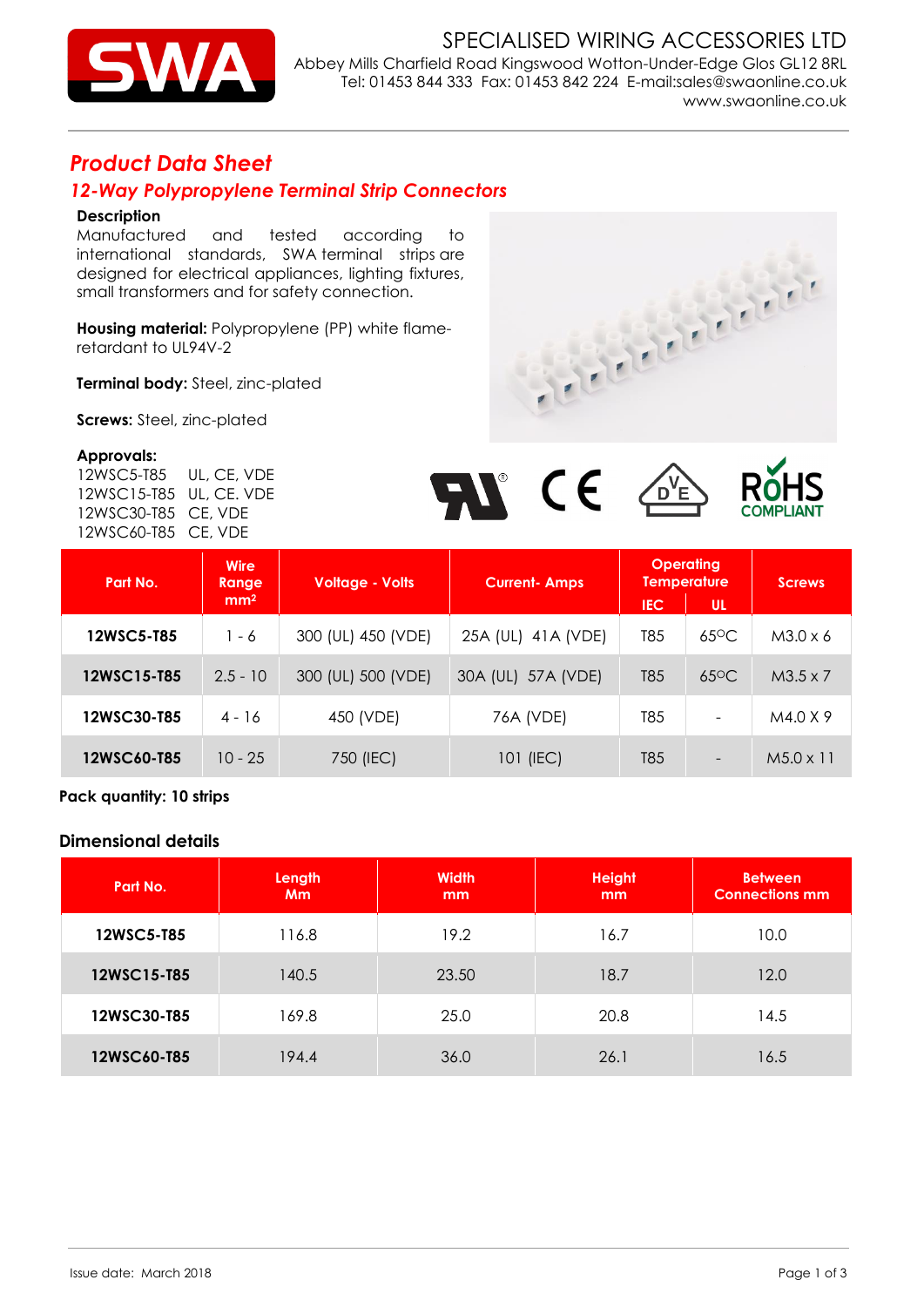



**12WSC5-T85**





**12WSC15-T85**